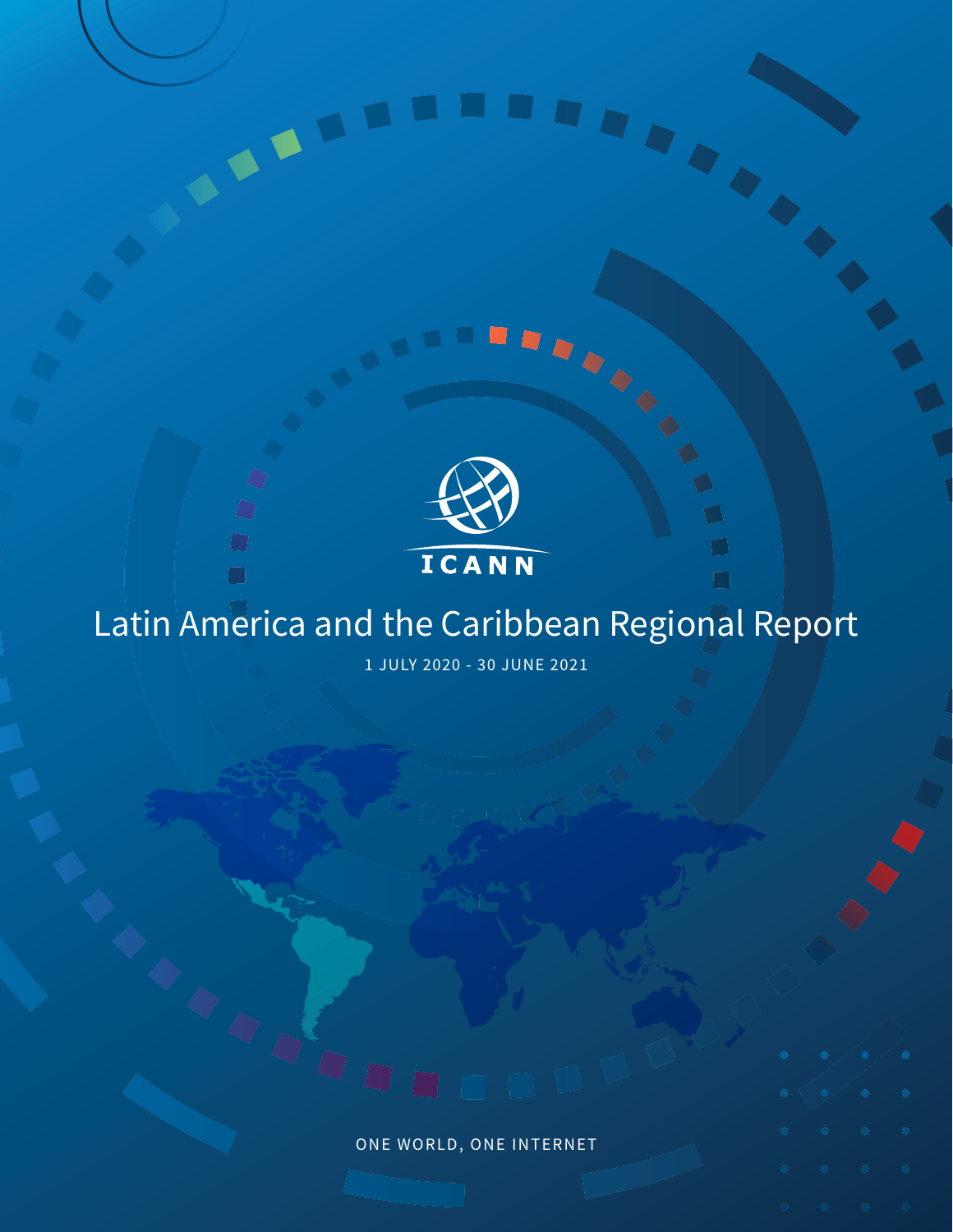# Year at a Glance — Timeline

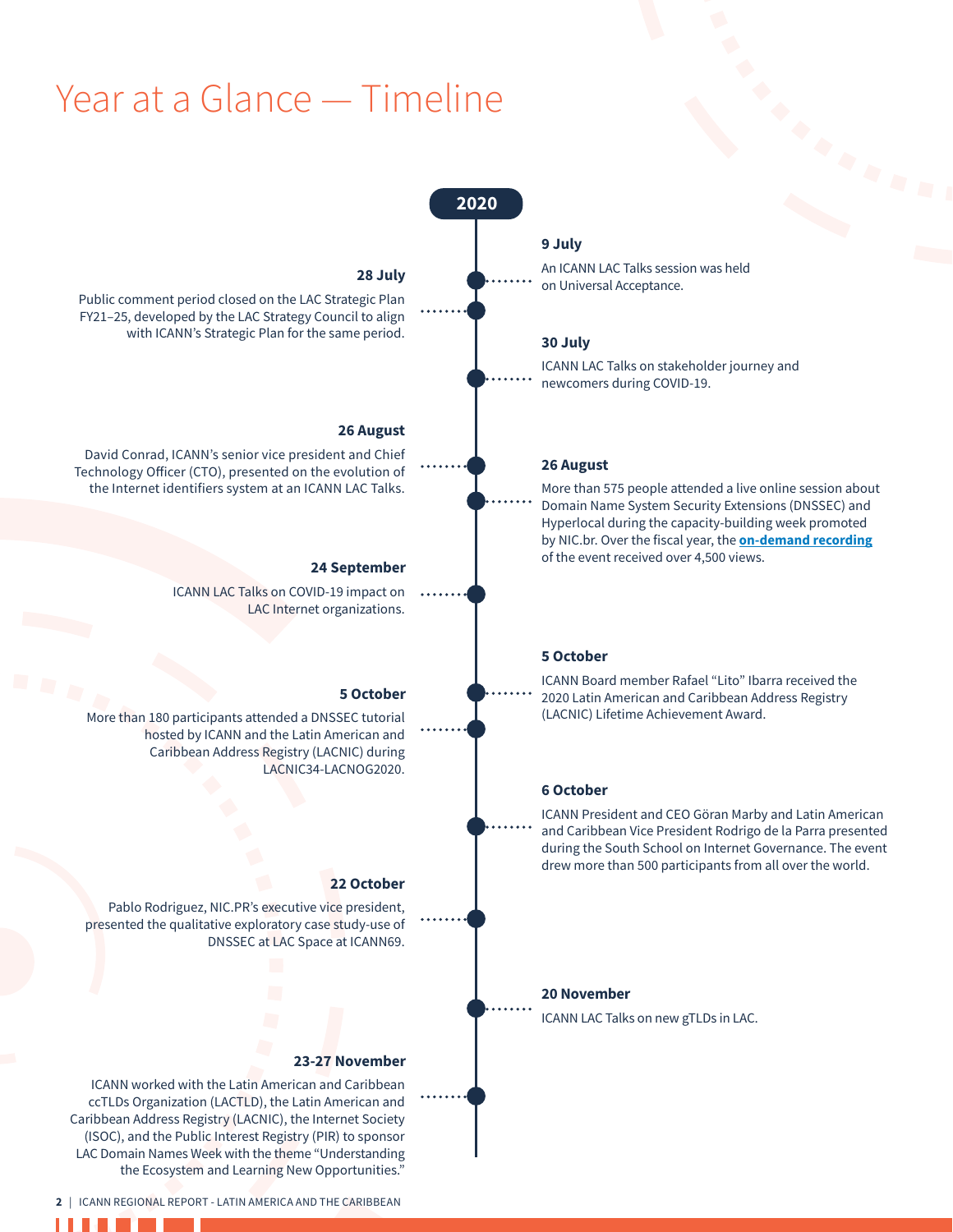# Year at a Glance — Timeline *(continued)*

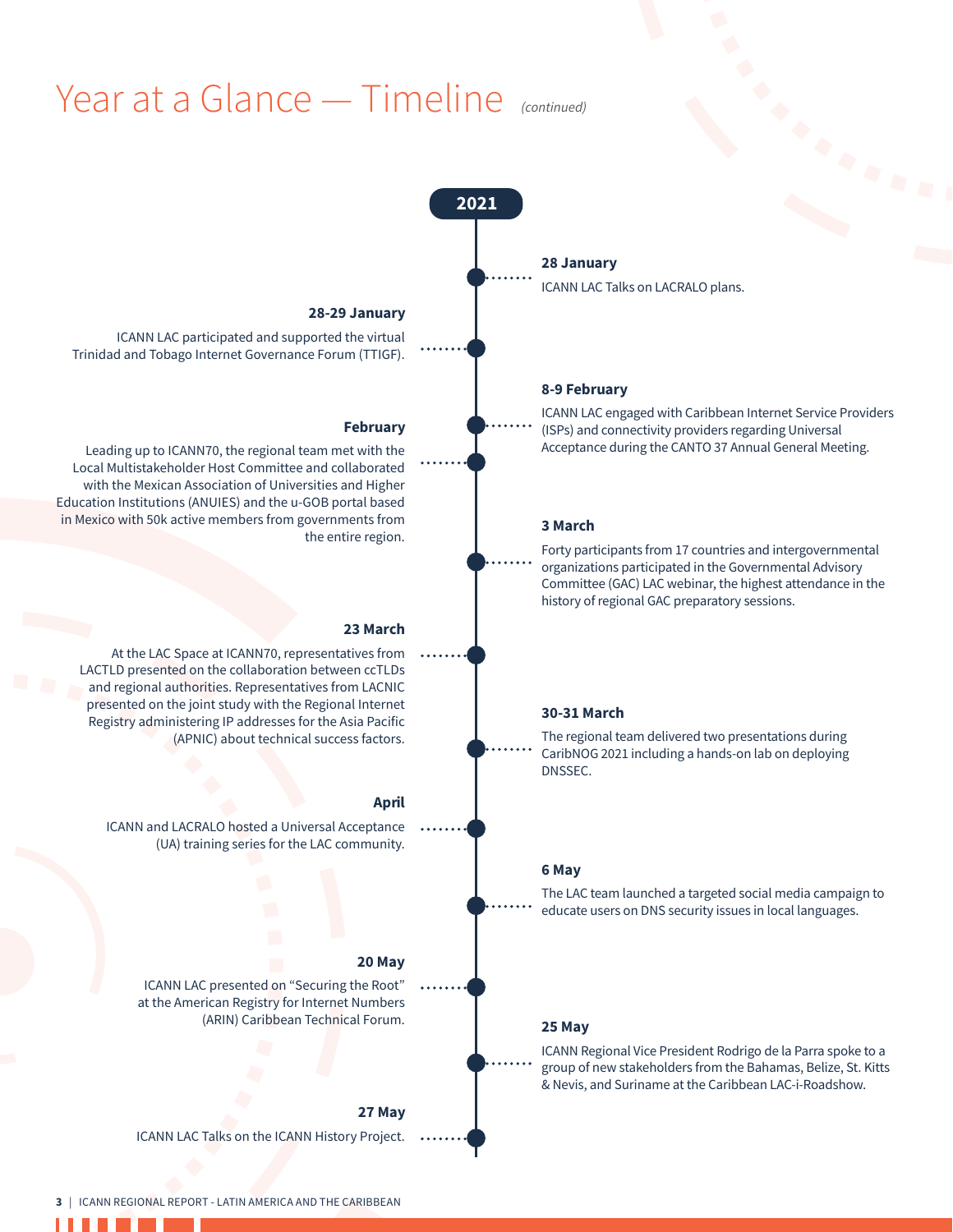# Regional Highlights

### **DNS Training Continues Through Partnership with Mexican NGO**



Now in its second year, ICANN LAC's collaboration with the Mexican Association of Universities and Higher Education Institutions (ANUIES) delivered nine trainings to more than 540 students. This fruitful collaboration started in April 2020 with a series of capacity-building webinars covering talks on Internet governance ecosystem, Domain Name System (DNS) industry, and modern DNS standards. In FY21, topics included the history of Internet development, expert Internet governance panels, and advanced DNS security presentations.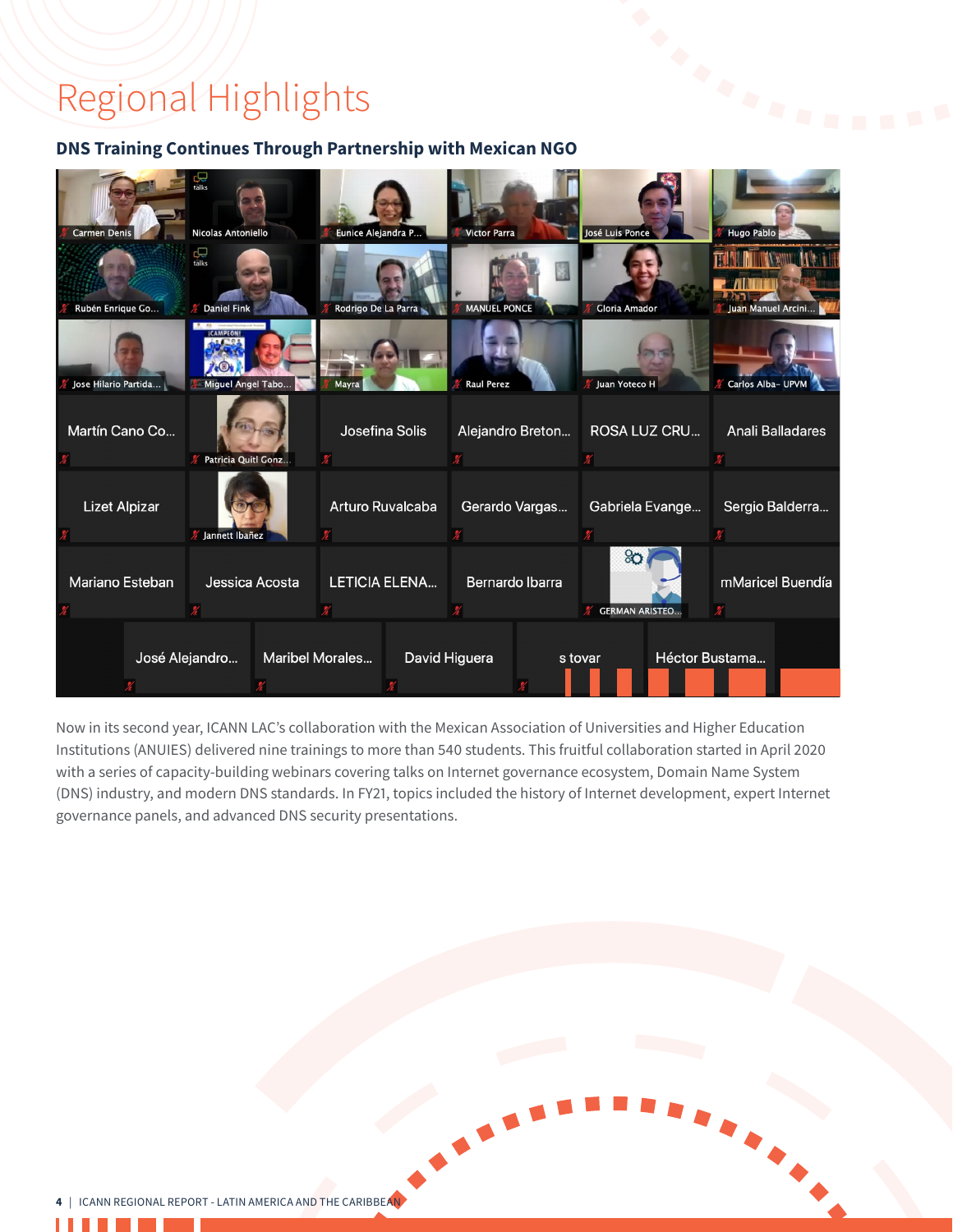# **LACRALO Leads the Promotion of Universal Acceptance in the LAC Region**





ICANN and LACRALO launched a UA training series for the LAC community in April. A total of four sessions were delivered from 4 to 25 May 2021, covering key topics such as Email Address Internationalization (EAI), UA for Java developers, and how to engage in UA activities. Over 150 participants from 14 LAC countries took part in the training. Teachers from Australia, Pakistan, United States, and Brazil shared their knowledge and experiences. Interpretation and translated materials were provided to facilitate better understanding. Seventy-five software developers from Argentina, Bolivia, Brazil, Colombia, Costa Rica, Dominican Republic, Ecuador, Mexico, Nicaragua, Panama, Paraguay, Peru, Uruguay, Venezuela, Tanzania, and the United States attended the live training sessions and demonstrated dedication during the exams and the discussions.

ĵ *READ [MORE](https://www.icann.org/en/announcements/details/lacralo-leads-the-promotion-of-universal-acceptance-in-the-lac-region-26-4-2021-en)* here.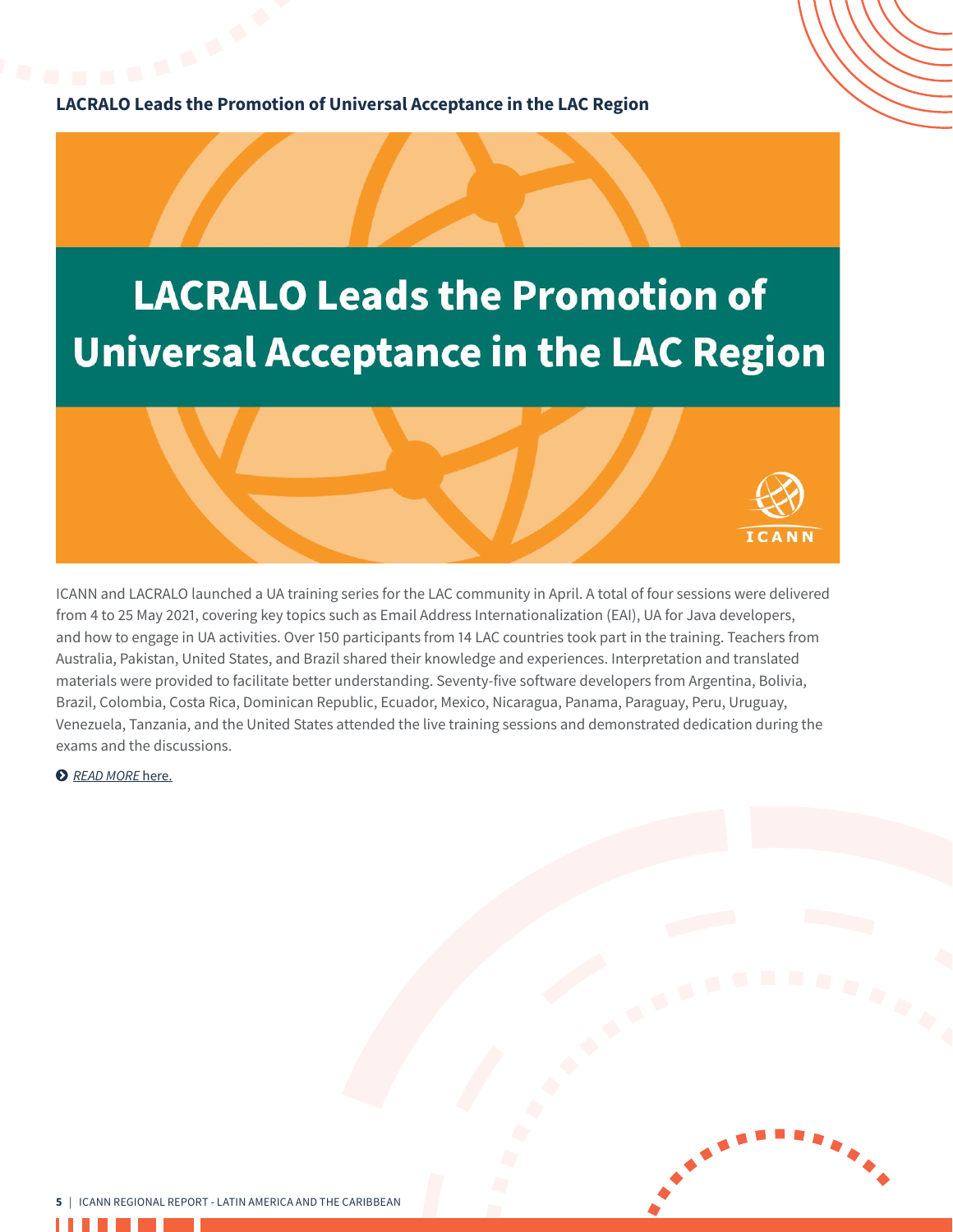# Capacity-Development Activities in Latin America and the Caribbean

### TRAINING FOR TECHNICAL COMMUNITY

*As part of ICANN's mission to ensure the stable and secure operation of the Internet's unique identifier systems, ICANN org provides capacity-building training for the DNS, DNSSEC, DNS/ Network Security, UA, and EAI to the LAC community.* 

### TRAINING FOR LAW ENFORCEMENT AGENCIES

*ICANN org provides training for law enforcement agencies so that they can better handle abuse and misuse related to Internet identifiers.*

### TRAINING FOR NONTECHNICAL COMMUNITY

*As COVID-19 pandemic challenges continued during this fiscal year, the regional team held various outreach webinars, roadshows, and ICANN LAC Talks, which gathered nearly 610 participants.*

Total number of workshops



Total number of workshops in FY20: 10

### Total number of workshops in FY21: 10 Total number of workshops in FY20: 8

Total number of workshops in FY21:

46

Total number of workshops in FY20: 17

### Latin America and the Caribbean Leaders

For the list of Supporting Organization and Advisory Committees leaders, please refer to ICANN's **[FY21 Annual Report](https://www.icann.org/en/system/files/files/annual-report-2021-en.pdf)**, page 109.

### COMMUNITY GROUPS AND POLICY DEVELOPMENT PROCESSES

**Sylvia Herlein Leite (Brazil) –** LACRALO Working Group on Multilingualism and IDNs, Chair **Olga Cavalli (Argentina) –** GNSO Council, appointed by Nominating Committee **Claire Craig (Trinidad and Tobago) –** LACRALO Assistant Secretary (*Names in bold = Newly Appointed)*